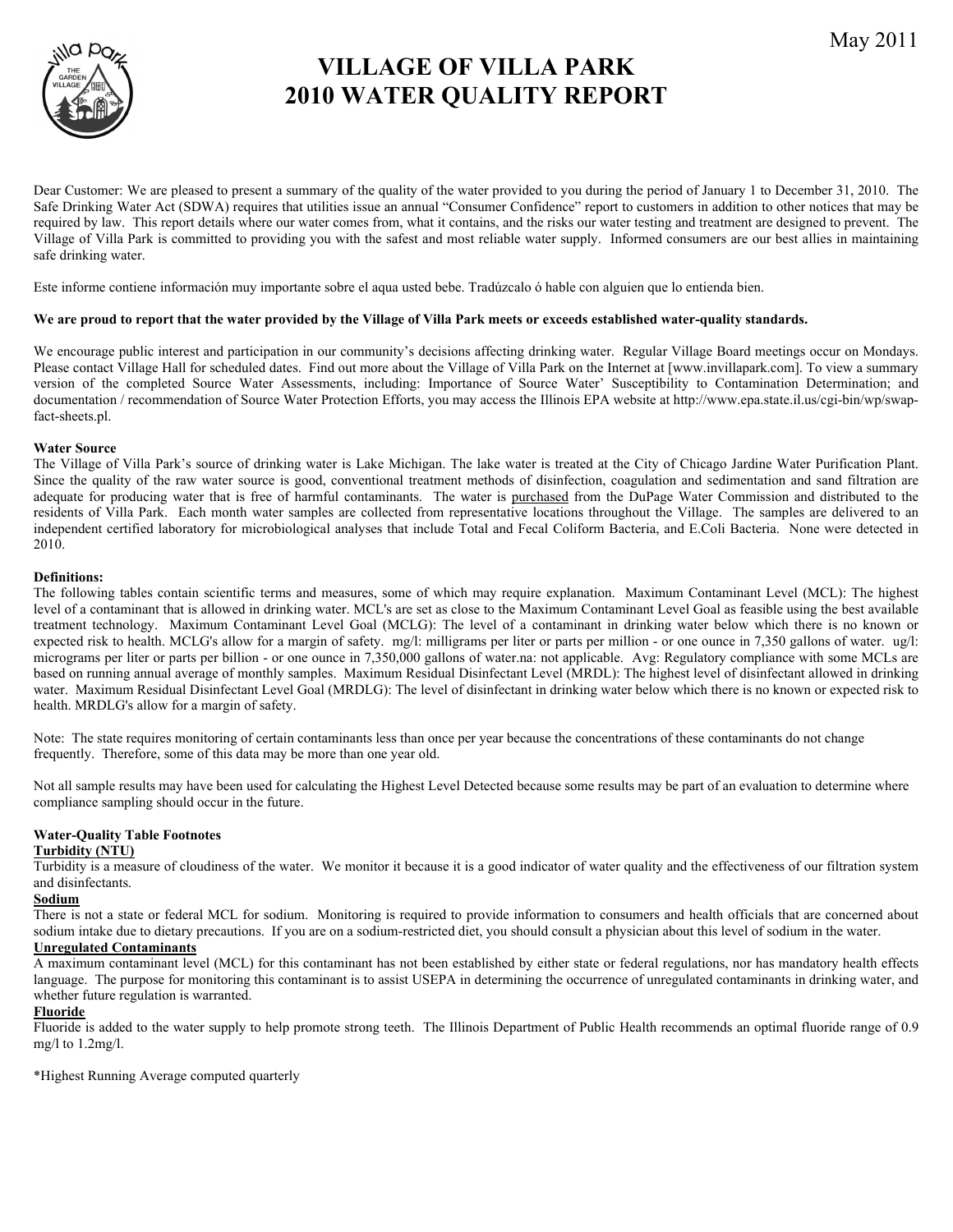| 2010 WATER QUALITY DATA FOR THE CITY OF CHICAGO                                                                     |                       |                  |                   |                                         |                              |                                                                                                                       |                      |  |  |
|---------------------------------------------------------------------------------------------------------------------|-----------------------|------------------|-------------------|-----------------------------------------|------------------------------|-----------------------------------------------------------------------------------------------------------------------|----------------------|--|--|
| <b>Contaminants (units)</b>                                                                                         | Date<br><b>Tested</b> | <b>MCLG</b>      | <b>MCL</b>        | <b>Highest Level</b><br><b>Detected</b> | Range                        | <b>Major Source</b>                                                                                                   | <b>Violati</b><br>on |  |  |
| <b>Microbial Contaminants</b><br>Turbidity (%<0.3 NTU)                                                              | 2010                  | N/A              | <b>TT</b>         | 99.700%                                 | 99.740%-<br>100.000%         | Soil runoff. Lowest<br>monthly percent                                                                                | NO.                  |  |  |
| Turbidity (NTU)                                                                                                     | 2010                  | N/A              | $TT =$<br>1NTUmax | 0.38                                    | $\rm N/A$                    | Soil runoff. Highest<br>single measurement.                                                                           | N <sub>O</sub>       |  |  |
| Total Coliform Bacteria<br>$(\%$ pos/mo)                                                                            | 2010                  | $\boldsymbol{0}$ | 5%                | 0.2%                                    | N/A                          | Human and animal<br>fecal waste.                                                                                      | N <sub>O</sub>       |  |  |
| Fecal Coliform and E. Coli<br>$(\text{\# pos/mo})$                                                                  | 2010                  | $\boldsymbol{0}$ | $\boldsymbol{0}$  | $\mathbf{1}$                            | N/A                          | Human and animal<br>fecal waste.                                                                                      | N <sub>O</sub>       |  |  |
| <b>Inorganic Contaminants</b><br>Barium (ppm)                                                                       | 2010                  | $\overline{c}$   | 2                 | 0.0182                                  | $0.0175 -$<br>0.0182         | Discharge of drilling<br>wastes;<br>Discharge<br>from metal refineries;<br>Erosion of natural<br>deposits.            | N <sub>O</sub>       |  |  |
| Copper (ppm)                                                                                                        | 2009                  | 1.3              | $AL = 1.3$        | $0.032(90^{th}$<br>percentile)          | $0$ sites<br>exceeding<br>AL | Corrosion<br>of<br>household plumbing<br>systems: Erosion of<br>natural deposits.                                     | N <sub>O</sub>       |  |  |
| Lead (ppb)                                                                                                          | 2009                  | $\boldsymbol{0}$ | $AL=15$           | $6.07(90^{th}$<br>percentile)           | 1 site<br>exceeding<br>AL    | Corrosion<br>of<br>household plumbing<br>systems: Errosion of<br>natural deposits.                                    | N <sub>O</sub>       |  |  |
| Nitrate (as Nitrogen) (ppm)                                                                                         | 2010                  | 10               | 10                | 0.311                                   | 0.288-0.311                  | Runoff from fertilizer<br>use; Leaching from<br>septic tanks, sewage;<br>Erosion of Natural<br>deposits.              | N <sub>O</sub>       |  |  |
| Nitrate & Nitrite (ppm)                                                                                             | 2010                  | 10               | $10\,$            | 0.311                                   | 0.288-0.311                  | Runoff from fertilizer<br>use; Leaching from<br>septic tanks, sewage;<br>Erosion of Natural<br>deposits.              | NO                   |  |  |
| <b>Unregulated Contaminants</b><br>Sulfate (ppm)                                                                    | 2010                  | N/A              | N/A               | 33.600                                  | 30.400-<br>33.600            | Erosion of Naturally<br>occurring deposits.                                                                           | NO.                  |  |  |
| Sodium (ppm)                                                                                                        | 2010                  | N/A              | N/A               | 8.98                                    | 8.26-8.98                    | Erosion of Naturally<br>occurring<br>deposits;<br>Used as water<br>softener.                                          | N <sub>O</sub>       |  |  |
| <b>State Regulated Contaminants</b><br>Fluoride (ppm)                                                               | 2010                  | $\overline{4}$   | $\overline{4}$    | .817                                    | $.651 - .817$                | Water additive which<br>promotes<br>strong<br>teeth.                                                                  | N <sub>O</sub>       |  |  |
| <b>Synthetic Organic Contaminants</b><br>(Including Pesticides and Herbicides)<br>Di (2-ethylhexyl) phthalate (ppb) | 2010                  | $\boldsymbol{0}$ | 6                 | 0.76                                    | $0.00 - 0.76$                | Discharge from<br>rubber and chemical<br>factories.                                                                   | NO                   |  |  |
| <b>Disinfectants/Disinfection By-Products</b><br>TTHMs (Total Trihalomethanes) (ppb)                                | 2010                  | $\rm N/A$        | 80                | 20.000*                                 | 11.700-<br>28.600            | By-product of<br>drinking water<br>disinfection.                                                                      | N <sub>O</sub>       |  |  |
| HAA5 (Haloacetic Acids) (ppb)                                                                                       | 2010                  | N/A              | 60                | 10.000*                                 | $6.000 -$<br>14.200          | By-product of<br>drinking water<br>disinfection.                                                                      | N <sub>O</sub>       |  |  |
| Chlorine (as Cl2) (ppm)                                                                                             | 2010                  | 4.0              | 4.0               | $.80\,$                                 | 0.07063-<br>08189            | Drinking water<br>disinfectant                                                                                        | N <sub>O</sub>       |  |  |
| <b>TOC</b><br>[Total Organic Carbon]                                                                                |                       |                  |                   |                                         |                              | The percentage of<br>TOC removal<br>measured each month<br>and the system met<br>all TOC requirements<br>set by IEPA. | N <sub>O</sub>       |  |  |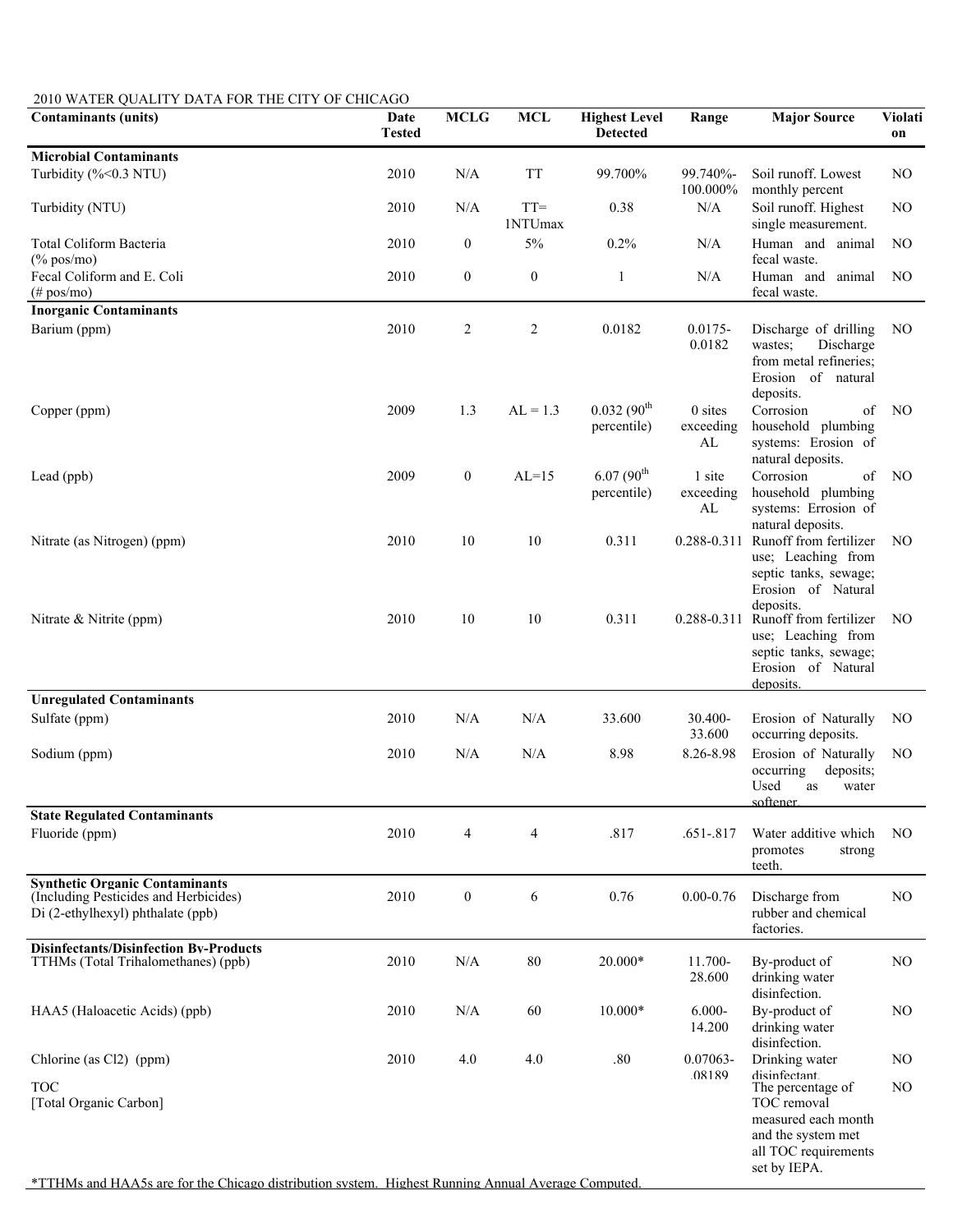| <b>Radioactive Contaminants</b>         |                 |          |      |                                                            |     |
|-----------------------------------------|-----------------|----------|------|------------------------------------------------------------|-----|
| Combined Radium $226/228$ (pCi/L)       | $3 - 17 - 2008$ |          | 1.38 | 1.300-1.380 Decay of natural and<br>man-made deposits.     | NO. |
| Gross alpha excluding radon and uranium | $3 - 17 - 2008$ | $\theta$ | 0.88 | $0.090 - 0.880$ Decay on natural and<br>man-made deposits. | NO. |

UNREGULTED CONTAMINANT MONITORING RULE II (UCMRII): Our water system was required to monitor for all contaminants required under the Unregulated Contaminant Monitoring Rule II (UCMRII). Al of the 2009 UCMR II results were non-detected. A final Round #4 sampling is scheduled for May, 2011. Inquiries and results may be obtained by calling the Water Quality Division office at (312) 742-7499.

#### **2010 VIOLATION SUMMARY TABLE FOR THE CITY OF CHICAGO**

No drinking water quality violations were recorded during 2010.

#### **2010 WATER QUALITY DATA FOR THE VILLAGE OF VILLA PARK**

|                               | <b>Contaminants (Units)</b>                         | <b>Collection</b><br>Date | <b>Highest</b><br>Level<br><b>Detected</b> | <b>Range of</b><br>Levels<br><b>Detected</b> | <b>MCLG</b>               | MCL       | <b>Violation</b> | <b>Likely Source of Contaminant</b>                                                                                                 |
|-------------------------------|-----------------------------------------------------|---------------------------|--------------------------------------------|----------------------------------------------|---------------------------|-----------|------------------|-------------------------------------------------------------------------------------------------------------------------------------|
|                               | <b>Disinfectants &amp; Disinfection By-Products</b> |                           |                                            |                                              |                           |           |                  |                                                                                                                                     |
| (ppb)                         | Total Haloacetic Acids (HAA5)                       | 2010                      | 6                                          | $0-10.8$                                     | No goal for<br>the total  | 60        | No               | By-product of drinking<br>water<br>chlorination                                                                                     |
| (ppb)                         | TTHMs [Total Trihalomethanes]                       | 2010                      | 32                                         | 16.8-45                                      | No goal for<br>the total  | 80        | No               | By-product of drinking water<br>chlorination                                                                                        |
| Chlorine<br>(ppm)             |                                                     | 2010                      | 0.7                                        |                                              | 0.6-0.7538 MRDLG=4 MRDL=4 |           | N <sub>0</sub>   | Water additive used to control<br>microbes                                                                                          |
| <b>Inorganic Contaminants</b> |                                                     |                           |                                            |                                              |                           |           |                  |                                                                                                                                     |
| Barium<br>(ppm)               |                                                     | 02/03/2008                | 0.069                                      | $0.051 - 0.069$                              | 2                         | 2         | N <sub>0</sub>   | Discharge<br>of drilling wastes;<br>Discharge from metal refineries;<br>Erosion of natural deposits                                 |
| Fluoride<br>(ppm)             |                                                     | 02/03/2008                | 1                                          | $0.92 - 1$                                   | $\overline{4}$            | 4.0       | No               | Erosion of natural deposits; Water<br>additive which promotes strong<br>teeth; Discharge from fertilizer and<br>aluminum factories. |
| Iron<br>(ppm)                 |                                                     | 02/03/2008                | 0.46                                       | $0.16 - 0.46$                                | N/A                       | 1.0       | N <sub>0</sub>   | Erosion from naturally occurring<br>deposits                                                                                        |
| Manganese<br>(ppb).           |                                                     | 02/03/2008                | 15                                         | $11 - 15$                                    | 150                       | 150       | No               | Erosion of naturally occurring<br>deposits                                                                                          |
| Sodium<br>(ppm)               |                                                     | 02/03/2008                | 48                                         | 34-48                                        | N/A                       | N/A       | No               | Erosion of naturally occurring<br>deposits; used in water softener<br>regeneration                                                  |
| Zinc<br>(ppm)                 |                                                     | 02/03/2008                | .0014                                      | $0 - 0014$                                   | 5                         | 5         | N <sub>0</sub>   | occurring<br>Naturally<br>discharge<br>from metal factories.                                                                        |
|                               | <b>LEAD AND COPPER DATA</b>                         |                           |                                            |                                              |                           |           |                  |                                                                                                                                     |
| Lead and                      | <b>MCLG</b><br>Date                                 | <b>Action Level</b>       | 90 <sup>th</sup>                           | # Sites Over                                 | Units                     | Violation |                  | Likely Source of Contamination                                                                                                      |
| Copper                        | Sampled                                             | (AL)                      | Percentile                                 | AL                                           |                           |           |                  |                                                                                                                                     |
| Lead                          | 2010<br>$\theta$                                    | 15                        | 4                                          | $\mathbf{0}$                                 | ppb                       | No        |                  | Corrosion of household plumbing systems                                                                                             |
| Copper                        | 2010<br>1.3                                         | 1.3                       | .038                                       | $\boldsymbol{0}$                             | ppm                       | No        |                  | Erosion of natural deposits; Leaching of household<br>plumbing systems.                                                             |

Action Level (AL): The concentration of a contaminant which, if exceeded, triggers treatment or other requirements which a water system must follow.

Action Level Goal (ALG): The level of a contaminant in drinking water below which there is no known or expected risk to health. ALG's allow for a margin of safety.

TT= Treatment Technique: The required process intended to reduce the level of contaminant in drinking water.

NTU = Nephelometric Turbidity Unit; used to measure cloudiness

in drinking water

- ppm = parts per million, or milligrams per liter (mg/l)
- ppb = parts per billion, or micrograms per liter (ug/l)
- $pCi/L = picocuries per liter (a measure of radioactivity)$

 $ND = Not detectable at testing limits$ 

 $N/A = Not$  applicable

 $\%$ <0.3 NTU = percent samples less than 0.3 NTU.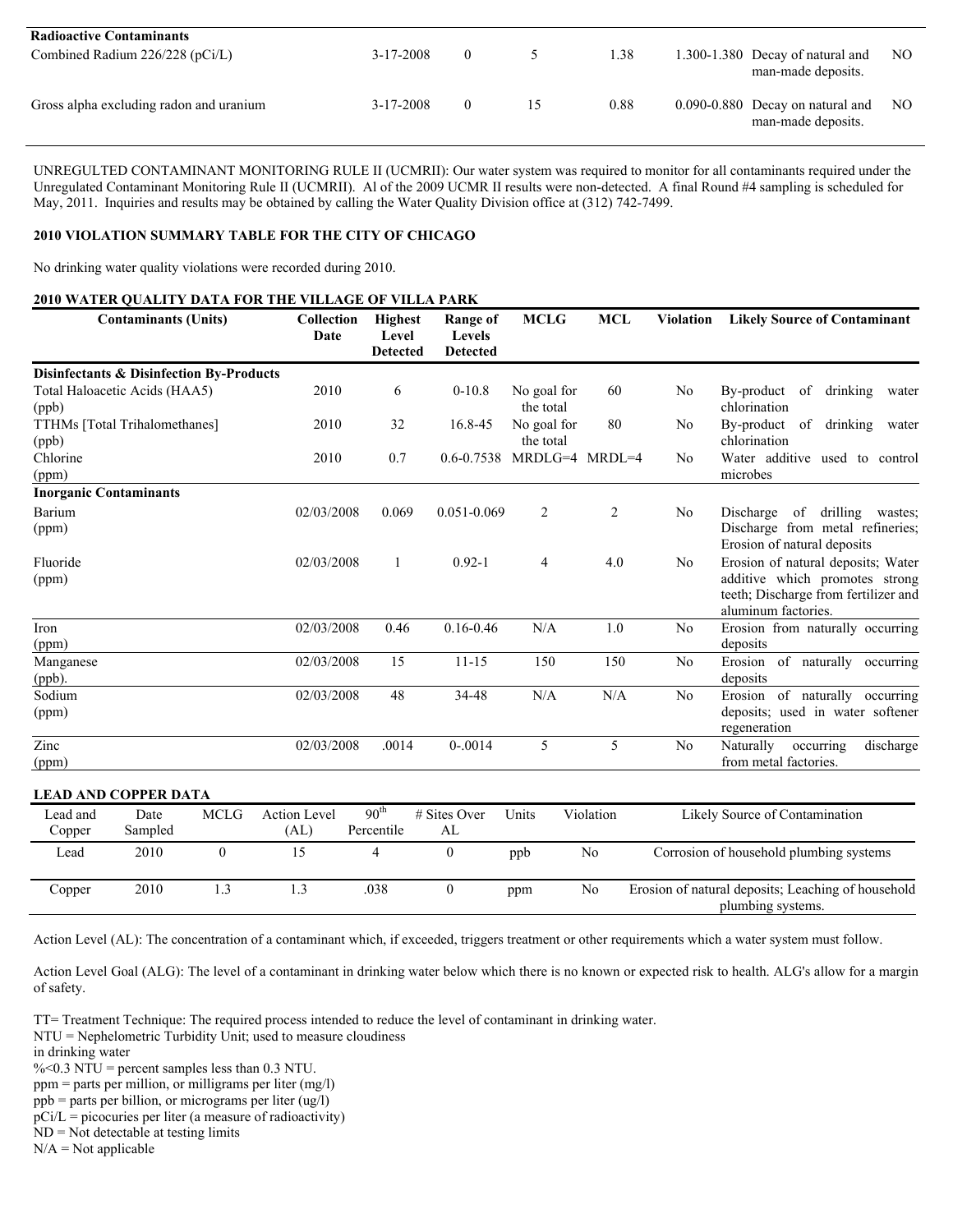#### **Required Additional Health Information**

If present, elevated levels of lead can cause serious health problems, especially for pregnant women and young children. Lead in drinking water is primarily from materials and components associated with service lines and home plumbing. We cannot control the variety of materials used in plumbing components. When your water has been sitting for several hours, you can minimize the potential for lead exposure by flushing your tap for 30 seconds to 2 minutes before using water for drinking or cooking. If you are concerned about lead in your water, you may wish to have your water tested. Information on lead in drinking water, testing methods, and steps you can take to minimize exposure is available from the Safe Drinking Water Hotline or at http:/www.epa.gov/safewater/lead.

#### **CITY OF CHICAGO, DEPARTMENT OF WATER MANAGEMENT SOURCE WATER ASSESMENT SUMMARY FOR THE 2010 CONSUMER CONFIDENCE REPORT (CCR)**

The Illinois EPA completed the Source Water Assessment Program for our supply. The Illinois EPA implemented a Source Water Assessment Program (SWAP) to assist with water shed protection of public drinking water supplies. The SWAP inventories potential sources of contamination and determined the susceptibitility of the source water to contamination.

#### **Source Water Location**

The City of Chicago utilizes Lake Michigan as its source water via two water treatment plants. The Jardine Water Purification Plant serves the Northern areas of the City and suburbs, while the South Water Purification Plant serves the southern areas of the city and suburbs. Lake Michigan is the only Great Lake that is entirely contained within the United States. It borders Illinois, Indiana, Michigan, and Wisconsin and is the second largest Great Lake by volume with 1,180 cubic miles of water ant third largest by area.

#### **Susceptibility to Contamination**

The Illinois EPA considers all surface water sources of community water supply to be susceptible to potential pollution problems. The very nature of surface water allows contaminates to migrate into the intake with no protection only dilution. This is the reason for mandatory treatment for all surface water supplies in Illinois. Chicago's off shore intakes are located at a distance that shoreline impacts are not usually considered a factor on water quality. At certain times of the years of the year, however, the potential for contamination exists due to wet-weather flows and river reversals. In addition, the placement of the crib structures may serve attract waterfowl gulls ant terns that frequent the Great Lakes area, thereby concentrating fecal deposits at the intake and thus compromising the source water quality. Conversely, the shore intakes are highly susceptible to storm water runoff, marinas and shoreline point sources due to the influx of groundwater to the lake.

Further information on our community water supply's Source Water Assessment Program is available by calling the City of Chicago, Department of Water Management at 312-744-6635.

#### **CITY OF CHICAGO, DEPARTMENT OF WATER MANAGEMENT**

### **EDUCATIONAL STATEMENTS REGARDING COMMONLY FOUNG DRINKING WATER CONTAMONANTS FOR THE 2010 CONSUMER CONFIDENCE REPORT**

Drinking water, including bottled water, may reasonably be expected to contain at least small amount of some contaminants. The presence of contaminants does not necessarily indicate the water poses a health risk. More information about contaminants and potential health effects can be obtained by calling the Environmental Protection Agency Safe Drinking Water Hotline (800-426-4791).

Some people may be more vulnerable to contaminants in drinking water than the general population. Immuno-compromised persons such as persons with cancer undergoing chemotherapy, persons who have undergone organ transplants, people with HIV/AIDS or other immune system disorders, some elderly and infants can be particularly at risk from infections. These people should seek advice about drinking water from their health care providers. USEPA/CDC guidelines on appropriate means to lessen the risk of infection by Cryptosporidium and other microbial contaminants are available from the USEPA Safe Drinking Water Hotline (800-426-4791).

The sources of drinking water (both tap and bottled water) include rivers, lakes, streams, ponds, reservoirs, springs and wells. As water travels over the surface of the land or through the ground, it can dissolve naturally-occurring minerals ,radioactive materials, and pickup substances resulting from the presence of animals or human activity.

Possible contaminants consist of:

- Microbial contaminants, such as viruses and bacteria, which may come from sewage treatment plants, septic systems, agricultural livestock operations and wildlife.
- Inorganic contaminants, such as salts and metals, which can be naturally-occurring or result from urban storm runoff, industrial or domestic wastewater discharges, oil and gas production, mining or farming.
- Pesticides and herbicides, which may come from a variety of sources such as agriculture, stormwater runoff and residential uses.
- Organic chemical contaminants, including synthetic and volatile organics, which are by-products of industrial processes and petroleum production, and can also come from gas stations, urban stormwater runoff and septic systems.
- Radioactive contaminants, which can be naturally occurring or be the result of oil and gas production and mining activities.

In order to ensure that tap water is safe to drink, USEPA prescribes regulations that limit the amount of certain contaminants in water provided by public water systems. FDA regulations establish limits for contaminants in bottled water, which must provide the same protection for public health.

Finally, in compliance with the provisions of the Long Term 2 Enhanced Surface Water Treatment Rule (LT2ESWTR), the Chicago Department of Water Management had undertaken monthly source water monitoring for Crpytosporidium, Giardia E. coli and turbidity, a process that began in October 2006 and lasted for two years, ending in November 2008. The goal of LT2ESWTR is to require water systems, whose source water is susceptible to Cryptosporidium contamination, to improve control of the pathogen. Monitoring performed in the two year period did not detect any Cryptosporidium or Giardia in source water samples collected.